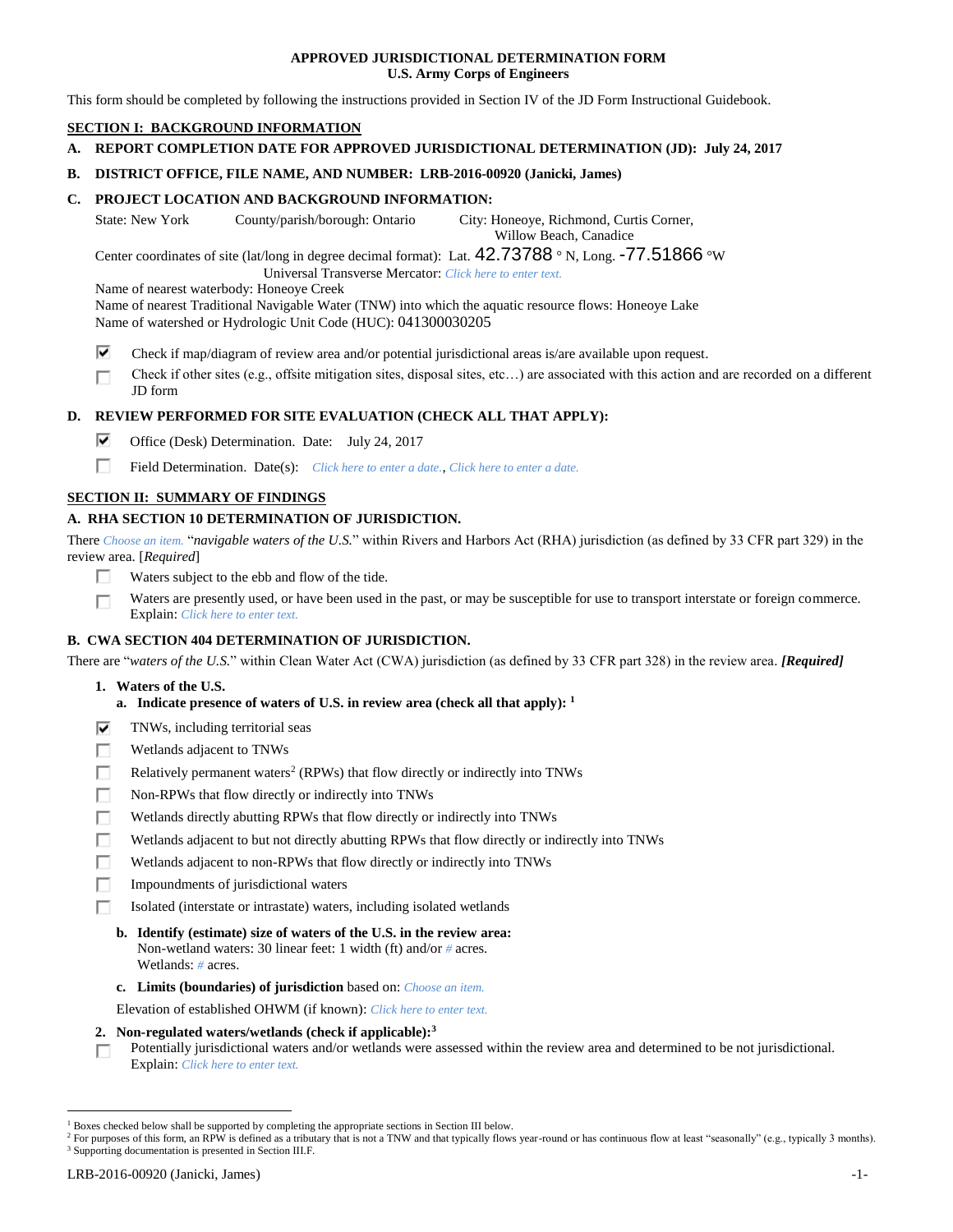## **SECTION III: CWA ANALYSIS**

## **A. TNWs AND WETLANDS ADJACENT TO TNWs**

**The agencies will assert jurisdiction over TNWs and wetlands adjacent to TNWs. If the aquatic resource is a TNW, complete Section III.A.1 and Section III.D.1. only; if the aquatic resource is a wetland adjacent to a TNW, complete Sections III.A.1 and 2 and Section III.D.1.; otherwise, see Section III.B below**.

**1. TNW** 

# Identify TNW: **Honeoye Lake**

Summarize rationale supporting determination:

- 1. The physical characteristics, including its depth and size, indicate that the waterbody has the capacity to be navigated by watercraft.
	- i. Max depth: 30ft, 4.5 miles long, 0.8 miles wide, area: 1,772 acres. These characteristics facilitate the use of water craft on the lake.
- 2. The waterbody is currently used for activities involving navigation and interstate commerce, such as recreational commercial navigation.
	- i. The lake has several homes built along the entire shoreline; most of these homes have docks extending into the lake. Some are permanent residential homes and others are seasonal cottages that are rented. Several websites exist for Honeoye cottage rentals.
	- ii. There are two boat launches on the lake. A private launch called Trident Marine on the west shore and a public (state) boat launch site at the southeast end of the lake accessible from East Lake Road
	- iii. Sandy Bottom Beach is located at the Northwest end of the lake accessible from Sandy Bottom Road. This beach is available for swimming and as a boat launch for motor boats and non-motorized boats.
	- iv. New York State Department of Environmental Conservation (NYSDEC) has managed the walleye fishery for Honeoye Lake since the 1900's; this lake also supports 7 other species of fish which make the lake a highly regarded fisheries resource for resident and non-resident fishing.
	- v. Honeoye Lake State Park is located at the South end of the lake; Harriet Hollister Spencer State Recreation Area is located only 6 miles south of Honeoye on Candice Hill Road.
	- vi. The Nature Conservancy and NYSDEC own a majority of the wetland area surrounding the lake inlet and outlet.

Conclusion: Collectively, the above discussed factors demonstrate that Honeoye Lake is navigable-in-fact, resulting in its designation as a TNW for purposes of CWA jurisdictional determinations and is currently used in interstate or foreign commerce associated with commercial recreational navigation activities. This determination establishes Corps jurisdiction over this water body as a TNW under Section 404 of the Clean Water Act, pursuant to 33 C.F.R. Part 328.3(a)(1)

### **2. Wetland adjacent to TNW**

Summarize rationale supporting conclusion that wetland is "adjacent": *Click here to enter text.*

### **B. CHARACTERISTICS OF TRIBUTARY (THAT IS NOT A TNW) AND ITS ADJACENT WETLANDS (IF ANY):**

**This section summarizes information regarding characteristics of the tributary and its adjacent wetlands, if any, and it helps determine whether or not the standards for jurisdiction established under Rapanos have been met.** 

**The agencies will assert jurisdiction over non-navigable tributaries of TNWs where the tributaries are "relatively permanent waters" (RPWs), i.e. tributaries that typically flow year-round or have continuous flow at least seasonally (e.g., typically 3 months). A wetland that directly abuts an RPW is also jurisdictional. If the aquatic resource is not a TNW, but has year-round (perennial) flow, skip to Section III.D.2. If the aquatic resource is a wetland directly abutting a tributary with perennial flow, skip to Section III.D.4.**

**A wetland that is adjacent to but that does not directly abut an RPW requires a significant nexus evaluation. Corps districts and EPA regions will include in the record any available information that documents the existence of a significant nexus between a relatively permanent tributary that is not perennial (and its adjacent wetlands if any) and a traditional navigable water, even though a significant nexus finding is not required as a matter of law.**

**If the waterbody<sup>4</sup> is not an RPW, or a wetland directly abutting an RPW, a JD will require additional data to determine if the waterbody has a significant nexus with a TNW. If the tributary has adjacent wetlands, the significant nexus evaluation must consider the tributary in combination with all of its adjacent wetlands. This significant nexus evaluation that combines, for analytical purposes, the tributary and all of its adjacent wetlands is used whether the review area identified in the JD request is the tributary, or its adjacent wetlands, or both. If the JD covers a tributary with adjacent wetlands, complete Section III.B.1 for the tributary, Section III.B.2 for any onsite wetlands, and Section III.B.3 for all wetlands adjacent to that tributary, both onsite and offsite. The determination whether a significant nexus exists is determined in Section III.C below.**

### **1. Characteristics of non-TNWs that flow directly or indirectly into TNW**

**(i) General Area Conditions:** Watershed size: *# Choose an item.* Drainage area: *# Choose an item.*

> Average annual rainfall: *#* inches Average annual snowfall: *#* inches

<sup>4</sup> Note that the Instructional Guidebook contains additional information regarding swales, ditches, washes, and erosional features generally and in the arid West.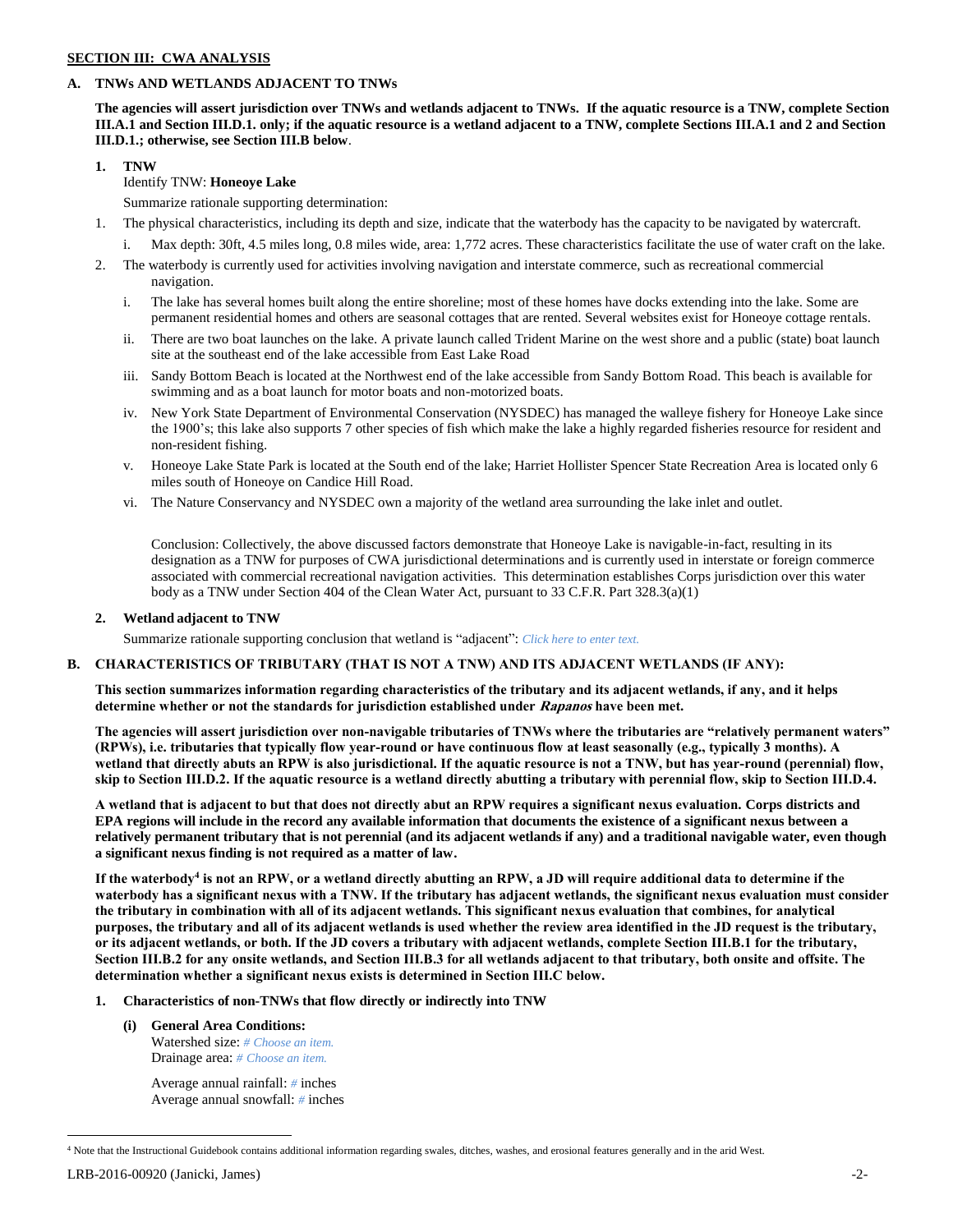## **(ii) Physical Characteristics:**

### (a) Relationship with TNW:

- $\Box$  Tributary flows directly into TNW.
- Tributary flows through *Choose an item.* tributaries before entering TNW.

Project waters are *Choose an item.* river miles from TNW. Project waters are *Choose an item.* river miles from RPW. Project waters are *Choose an item.* aerial (straight) miles from TNW. Project waters are *Choose an item.* aerial (straight) miles from RPW. Project waters cross or serve as state boundaries. Explain: *Click here to enter text.*

Identify flow route to TNW<sup>5</sup>: Click here to enter text. Tributary stream order, if known: *Click here to enter text.*

# (b) General Tributary Characteristics (check all that apply):

Tributary is:  $\Box$  Natural

Artificial (man-made). Explain: *Click here to enter text.*

Manipulated (man-altered). Explain: *Click here to enter text.*

LRB-2016-00920 (Janicki, James) -3- <sup>5</sup> Flow route can be described by identifying, e.g., tributary a, which flows through the review area, to flow into tributary b, which then flows into TNW.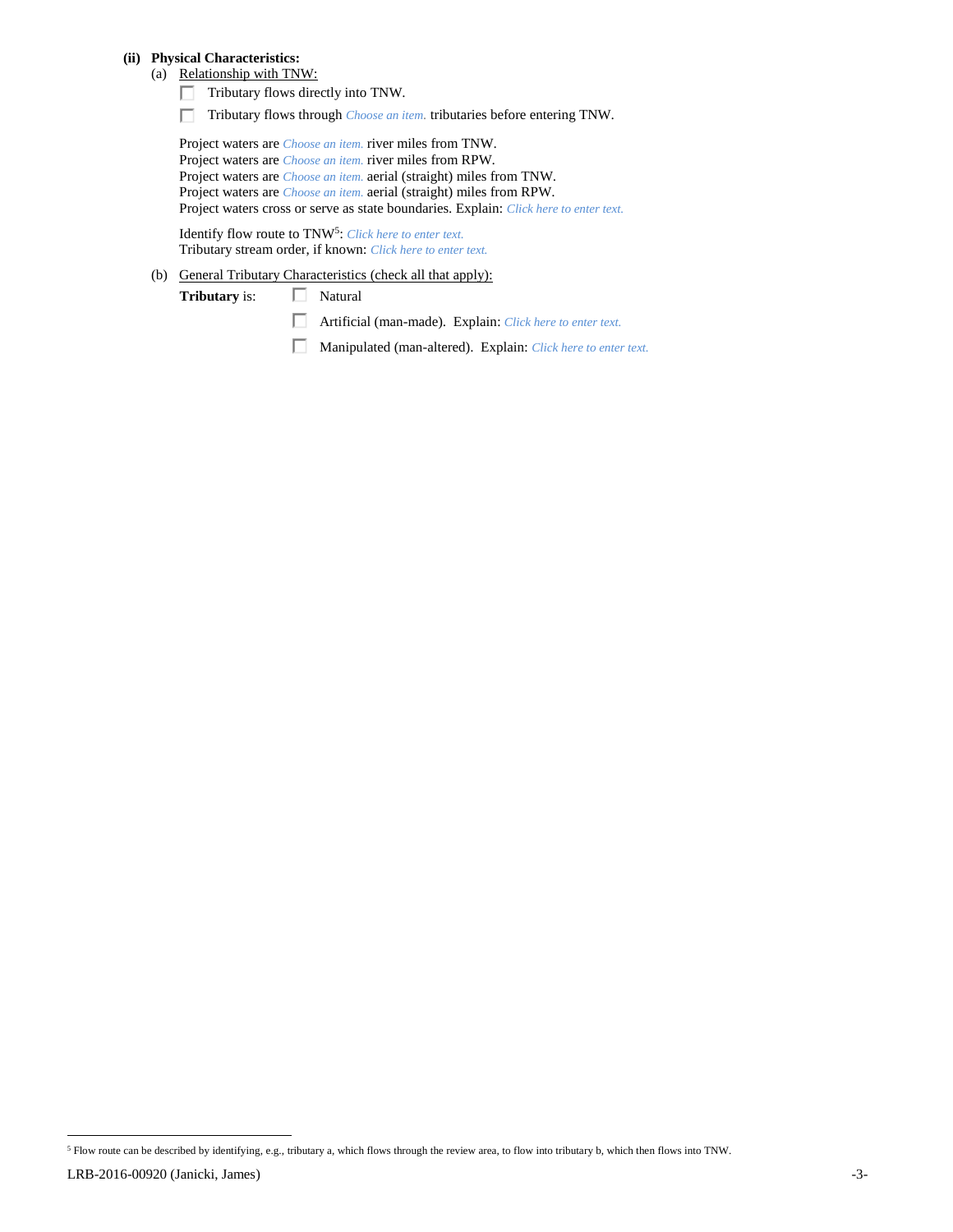|  |                                                                                                                                                                                                                                                                      |                                                                                                                                                        |       | <b>Tributary</b> properties with respect to top of bank (estimate):<br>Average width: # feet<br>Average depth: $#$ feet<br>Average side slopes: Choose an item.                                                                                  |  |                                                     |   |  |                            |  |                                                                                                           |
|--|----------------------------------------------------------------------------------------------------------------------------------------------------------------------------------------------------------------------------------------------------------------------|--------------------------------------------------------------------------------------------------------------------------------------------------------|-------|--------------------------------------------------------------------------------------------------------------------------------------------------------------------------------------------------------------------------------------------------|--|-----------------------------------------------------|---|--|----------------------------|--|-----------------------------------------------------------------------------------------------------------|
|  |                                                                                                                                                                                                                                                                      |                                                                                                                                                        |       | Primary tributary substrate composition (check all that apply):                                                                                                                                                                                  |  |                                                     |   |  |                            |  |                                                                                                           |
|  |                                                                                                                                                                                                                                                                      |                                                                                                                                                        | Silts |                                                                                                                                                                                                                                                  |  | Sands                                               |   |  |                            |  | Concrete                                                                                                  |
|  |                                                                                                                                                                                                                                                                      |                                                                                                                                                        |       | Cobbles                                                                                                                                                                                                                                          |  | Gravel                                              |   |  |                            |  | Muck                                                                                                      |
|  |                                                                                                                                                                                                                                                                      |                                                                                                                                                        |       | Bedrock                                                                                                                                                                                                                                          |  | Vegetation. Type/% cover: Click here to enter text. |   |  |                            |  |                                                                                                           |
|  |                                                                                                                                                                                                                                                                      |                                                                                                                                                        |       | Other. Explain: Click here to enter text.                                                                                                                                                                                                        |  |                                                     |   |  |                            |  |                                                                                                           |
|  |                                                                                                                                                                                                                                                                      |                                                                                                                                                        |       | Presence of run/riffle/pool complexes. Explain: Click here to enter text.<br>Tributary geometry: Choose an item.<br>Tributary gradient (approximate average slope): #%                                                                           |  |                                                     |   |  |                            |  | Tributary condition/stability [e.g., highly eroding, sloughing banks]. Explain: Click here to enter text. |
|  |                                                                                                                                                                                                                                                                      | $(c)$ Flow:                                                                                                                                            |       | Tributary provides for: Choose an item.<br>Estimate average number of flow events in review area/year: Choose an item.<br>Describe flow regime: Click here to enter text.<br>Other information on duration and volume: Click here to enter text. |  |                                                     |   |  |                            |  |                                                                                                           |
|  |                                                                                                                                                                                                                                                                      |                                                                                                                                                        |       | <b>Surface flow is:</b> <i>Choose an item.</i> <b>Characteristics:</b> <i>Click here to enter text.</i>                                                                                                                                          |  |                                                     |   |  |                            |  |                                                                                                           |
|  |                                                                                                                                                                                                                                                                      | Subsurface flow: Choose an item. Explain findings: Click here to enter text.<br>$\Box$ Dye (or other) test performed: <i>Click here to enter text.</i> |       |                                                                                                                                                                                                                                                  |  |                                                     |   |  |                            |  |                                                                                                           |
|  |                                                                                                                                                                                                                                                                      | Tributary has (check all that apply):<br>$\Box$ Bed and banks<br>$\Box$ OHWM <sup>6</sup> (check all indicators that apply):                           |       |                                                                                                                                                                                                                                                  |  |                                                     |   |  |                            |  |                                                                                                           |
|  |                                                                                                                                                                                                                                                                      |                                                                                                                                                        |       | $\Box$ clear, natural line impressed on the bank $\Box$                                                                                                                                                                                          |  |                                                     |   |  |                            |  | the presence of litter and debris                                                                         |
|  |                                                                                                                                                                                                                                                                      |                                                                                                                                                        |       | changes in the character of soil                                                                                                                                                                                                                 |  |                                                     |   |  |                            |  | destruction of terrestrial vegetation                                                                     |
|  |                                                                                                                                                                                                                                                                      |                                                                                                                                                        |       | $\Box$ shelving                                                                                                                                                                                                                                  |  |                                                     | U |  | the presence of wrack line |  |                                                                                                           |
|  |                                                                                                                                                                                                                                                                      |                                                                                                                                                        |       | $\Box$ vegetation matted down, bent, or absent $\Box$                                                                                                                                                                                            |  |                                                     |   |  | sediment sorting           |  |                                                                                                           |
|  |                                                                                                                                                                                                                                                                      |                                                                                                                                                        |       | leaf litter disturbed or washed away<br>sediment deposition                                                                                                                                                                                      |  |                                                     |   |  | scour                      |  | multiple observed or predicted flow events                                                                |
|  |                                                                                                                                                                                                                                                                      |                                                                                                                                                        | ш     | water staining                                                                                                                                                                                                                                   |  |                                                     |   |  |                            |  | abrupt change in plant community Click here to enter text.                                                |
|  |                                                                                                                                                                                                                                                                      |                                                                                                                                                        |       | other (list): Click here to enter text.                                                                                                                                                                                                          |  |                                                     |   |  |                            |  |                                                                                                           |
|  | Discontinuous OHWM. <sup>7</sup> Explain: Click here to enter text.<br>If factors other than the OHWM were used to determine lateral extent of CWA jurisdiction (check all that apply):<br>$\Box$ High Tide Line indicated by:<br>Mean High Water Mark indicated by: |                                                                                                                                                        |       |                                                                                                                                                                                                                                                  |  |                                                     |   |  |                            |  |                                                                                                           |
|  |                                                                                                                                                                                                                                                                      |                                                                                                                                                        |       |                                                                                                                                                                                                                                                  |  |                                                     |   |  |                            |  |                                                                                                           |
|  |                                                                                                                                                                                                                                                                      |                                                                                                                                                        |       | oil or scum line along shore objects                                                                                                                                                                                                             |  |                                                     |   |  | survey to available datum; |  |                                                                                                           |
|  |                                                                                                                                                                                                                                                                      |                                                                                                                                                        | ш     | fine shell or debris deposits (foreshore)                                                                                                                                                                                                        |  |                                                     | ш |  | physical markings;         |  |                                                                                                           |
|  |                                                                                                                                                                                                                                                                      |                                                                                                                                                        |       | physical markings/characteristics                                                                                                                                                                                                                |  |                                                     | п |  |                            |  | vegetation lines/changes in vegetation types.                                                             |
|  |                                                                                                                                                                                                                                                                      |                                                                                                                                                        |       | tidal gauges                                                                                                                                                                                                                                     |  |                                                     |   |  |                            |  |                                                                                                           |
|  |                                                                                                                                                                                                                                                                      |                                                                                                                                                        | L     | other (list): Click here to enter text.                                                                                                                                                                                                          |  |                                                     |   |  |                            |  |                                                                                                           |
|  | (iii) Chemical Characteristics:                                                                                                                                                                                                                                      |                                                                                                                                                        |       |                                                                                                                                                                                                                                                  |  |                                                     |   |  |                            |  |                                                                                                           |
|  | Characterize tributary (e.g., water color is clear, discolored, oily film; water quality; general watershed characteristics, etc.).<br>Explain: Click here to enter text.                                                                                            |                                                                                                                                                        |       |                                                                                                                                                                                                                                                  |  |                                                     |   |  |                            |  |                                                                                                           |

Identify specific pollutants, if known: *Click here to enter text.*

<sup>6</sup>A natural or man-made discontinuity in the OHWM does not necessarily sever jurisdiction (e.g., where the stream temporarily flows underground, or where the OHWM has been removed by development or agricultural practices). Where there is a break in the OHWM that is unrelated to the waterbody's flow regime (e.g., flow over a rock outcrop or through a culvert), the agencies will look for indicators of flow above and below the break. 7 Ibid.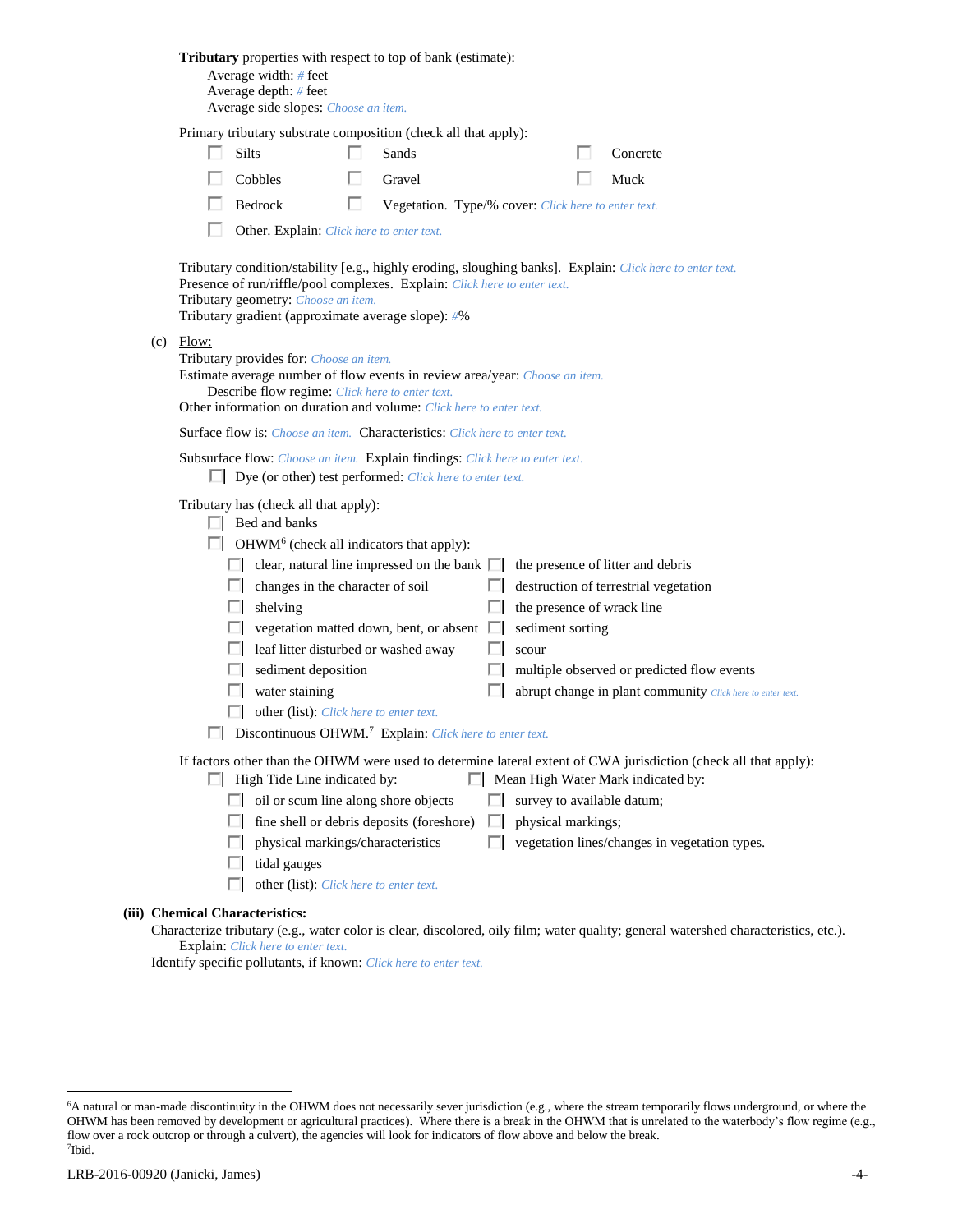### **(iv) Biological Characteristics. Channel supports (check all that apply):**

- Riparian corridor. Characteristics (type, average width): *Click here to enter text.*
- Wetland fringe. Characteristics: *Click here to enter text.*
- $\Box$  Habitat for:
	- Federally Listed species. Explain findings: *Click here to enter text.*
	- Fish/spawn areas. Explain findings: *Click here to enter text.*
	- П. Other environmentally-sensitive species. Explain findings: *Click here to enter text.*
	- Aquatic/wildlife diversity. Explain findings: *Click here to enter text.*

#### **2. Characteristics of wetlands adjacent to non-TNW that flow directly or indirectly into TNW**

#### **(i) Physical Characteristics:**

- (a) General Wetland Characteristics:
	- Properties:

Wetland size: *#* acres Wetland type. Explain: *Click here to enter text.*

Wetland quality. Explain: *Click here to enter text.*

Project wetlands cross or serve as state boundaries. Explain: *Click here to enter text.*

(b) General Flow Relationship with Non-TNW: Flow is: *Choose an item.* Explain: *Click here to enter text.*

Surface flow is: *Choose an item.* Characteristics: *Click here to enter text.*

Subsurface flow: *Choose an item.* Explain findings: *Click here to enter text.*

Dye (or other) test performed: *Click here to enter text.*

### (c) Wetland Adjacency Determination with Non-TNW:

- $\Box$  Directly abutting
- Not directly abutting
	- Discrete wetland hydrologic connection. Explain: *Click here to enter text.*
	- Ecological connection. Explain: *Click here to enter text.*
	- $\Box$ Separated by berm/barrier. Explain: *Click here to enter text.*
- (d) Proximity (Relationship) to TNW

Project wetlands are *Choose an item.* river miles from TNW. Project waters are *Choose an item.* aerial (straight) miles from TNW. Flow is from: *Choose an item.* Estimate approximate location of wetland as within the *Choose an item.* floodplain.

#### **(ii) Chemical Characteristics:**

Characterize wetland system (e.g., water color is clear, brown, oil film on surface; water quality; general watershed characteristics; etc.). Explain: *Click here to enter text.*

Identify specific pollutants, if known: *Click here to enter text.*

### **(iii) Biological Characteristics. Wetland supports (check all that apply):**

- Riparian buffer. Characteristics (type, average width): *Click here to enter text.*
- Vegetation type/percent cover. Explain: *Click here to enter text.*
- $\Box$  Habitat for:
	- Federally Listed species. Explain findings: *Click here to enter text*.
	- Fish/spawn areas. Explain findings: *Click here to enter text*.
	- Other environmentally-sensitive species. Explain findings: *Click here to enter text.*
	- Aquatic/wildlife diversity. Explain findings: *Click here to enter text.*

#### **3. Characteristics of all wetlands adjacent to the tributary (if any)**

All wetland(s) being considered in the cumulative analysis: *Choose an item.* Approximately (*#*) acres in total are being considered in the cumulative analysis.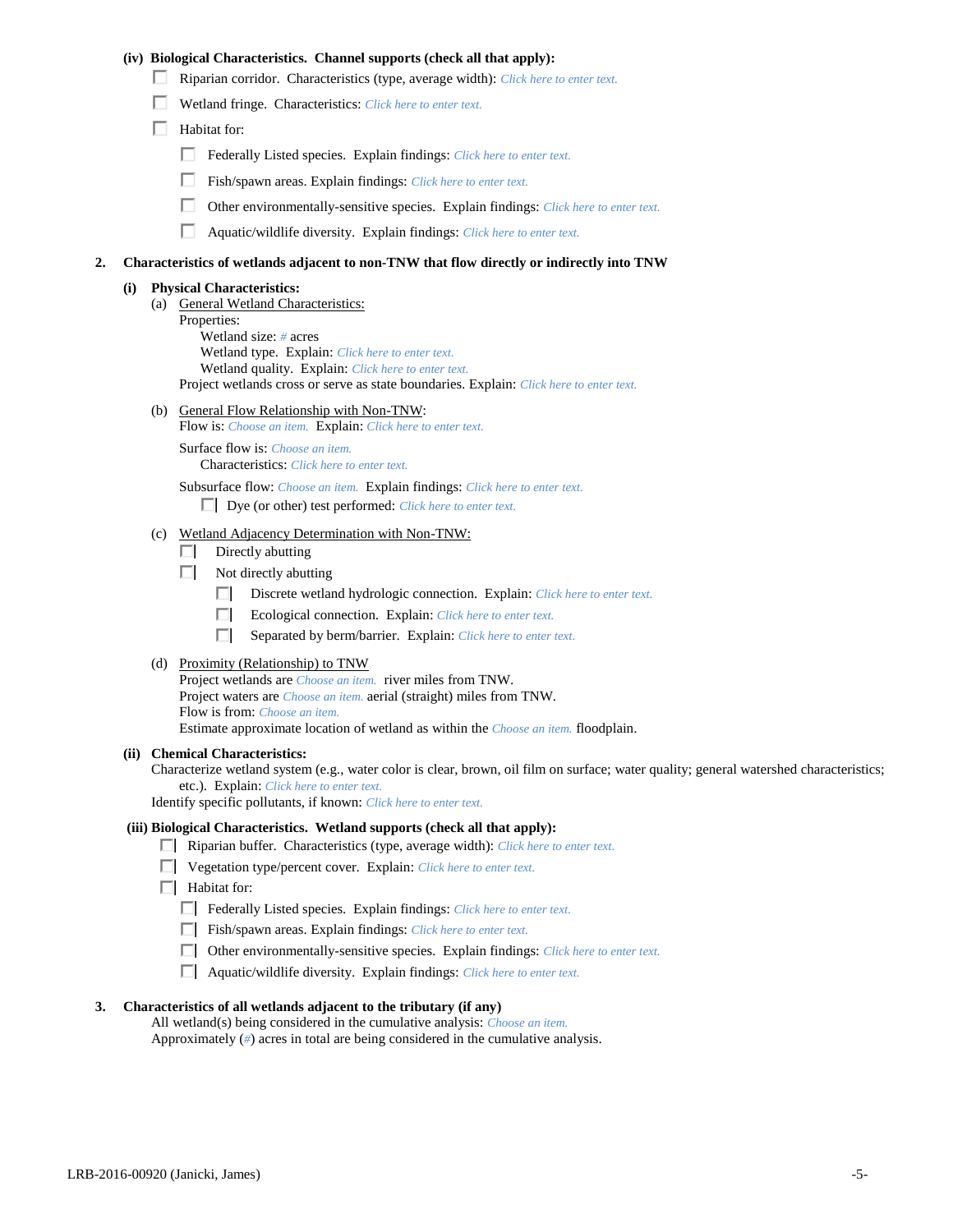For each wetland, specify the following:

| Directly abuts? $(Y/N)$ | Size (in acres) | Directly abuts? $(Y/N)$ | Size (in acres) |
|-------------------------|-----------------|-------------------------|-----------------|
|                         |                 |                         |                 |
| V/N                     |                 | V/N                     |                 |
| V/N                     |                 | Y/N                     |                 |
|                         |                 | Y/N                     |                 |

Summarize overall biological, chemical and physical functions being performed: *Click here to enter text.*

# **C. SIGNIFICANT NEXUS DETERMINATION**

**A significant nexus analysis will assess the flow characteristics and functions of the tributary itself and the functions performed by any wetlands adjacent to the tributary to determine if they significantly affect the chemical, physical, and biological integrity of a TNW. For each of the following situations, a significant nexus exists if the tributary, in combination with all of its adjacent wetlands, has more than a speculative or insubstantial effect on the chemical, physical and/or biological integrity of a TNW. Considerations when evaluating significant nexus include, but are not limited to the volume, duration, and frequency of the flow of water in the tributary and its proximity to a TNW, and the functions performed by the tributary and all its adjacent wetlands. It is not appropriate to determine significant nexus based solely on any specific threshold of distance (e.g. between a tributary and its adjacent wetland or between a tributary and the TNW). Similarly, the fact an adjacent wetland lies within or outside of a floodplain is not solely determinative of significant nexus.** 

### **Draw connections between the features documented and the effects on the TNW, as identified in the** *Rapanos* **Guidance and discussed in the Instructional Guidebook. Factors to consider include, for example:**

- Does the tributary, in combination with its adjacent wetlands (if any), have the capacity to carry pollutants or flood waters to TNWs, or to reduce the amount of pollutants or flood waters reaching a TNW?
- Does the tributary, in combination with its adjacent wetlands (if any), provide habitat and lifecycle support functions for fish and other species, such as feeding, nesting, spawning, or rearing young for species that are present in the TNW?
- Does the tributary, in combination with its adjacent wetlands (if any), have the capacity to transfer nutrients and organic carbon that support downstream foodwebs?
- Does the tributary, in combination with its adjacent wetlands (if any), have other relationships to the physical, chemical, or biological integrity of the TNW?

### *Note: the above list of considerations is not inclusive and other functions observed or known to occur should be documented below:*

- **1. Significant nexus findings for non-RPW that has no adjacent wetlands and flows directly or indirectly into TNWs.** Explain findings of presence or absence of significant nexus below, based on the tributary itself, then go to Section III.D: *Click here to enter text.*
- **2. Significant nexus findings for non-RPW and its adjacent wetlands, where the non-RPW flows directly or indirectly into TNWs.**  Explain findings of presence or absence of significant nexus below, based on the tributary in combination with all of its adjacent wetlands, then go to Section III.D: *Click here to enter text.*
- **3. Significant nexus findings for wetlands adjacent to an RPW but that do not directly abut the RPW.** Explain findings of presence or absence of significant nexus below, based on the tributary in combination with all of its adjacent wetlands, then go to Section III.D: *Click here to enter text.*

# **D. DETERMINATIONS OF JURISDICTIONAL FINDINGS. THE SUBJECT WATERS/WETLANDS ARE (CHECK ALL THAT APPLY):**

- **1. TNWs and Adjacent Wetlands.** Check all that apply and provide size estimates in review area:
	- TNWs: 30 linear feet 1 width (ft), Or, # acres.
	- Wetlands adjacent to TNWs: *#* acres.

# **2. RPWs that flow directly or indirectly into TNWs.**

- Tributaries of TNWs where tributaries typically flow year-round are jurisdictional. Provide data and rationale indicating that tributary is perennial: *Click here to enter text.*.
- Tributaries of TNW where tributaries have continuous flow "seasonally" (e.g., typically three months each year) are jurisdictional. Data supporting this conclusion is provided at Section III.B. Provide rationale indicating that tributary flows seasonally: *Click here to enter text.*.

Provide estimates for jurisdictional waters in the review area (check all that apply):

- Tributary waters:  $\#$  linear feet  $\#$  width (ft).
- Other non-wetland waters: *#* acres.

Identify type(s) of waters: *Click here to enter text.*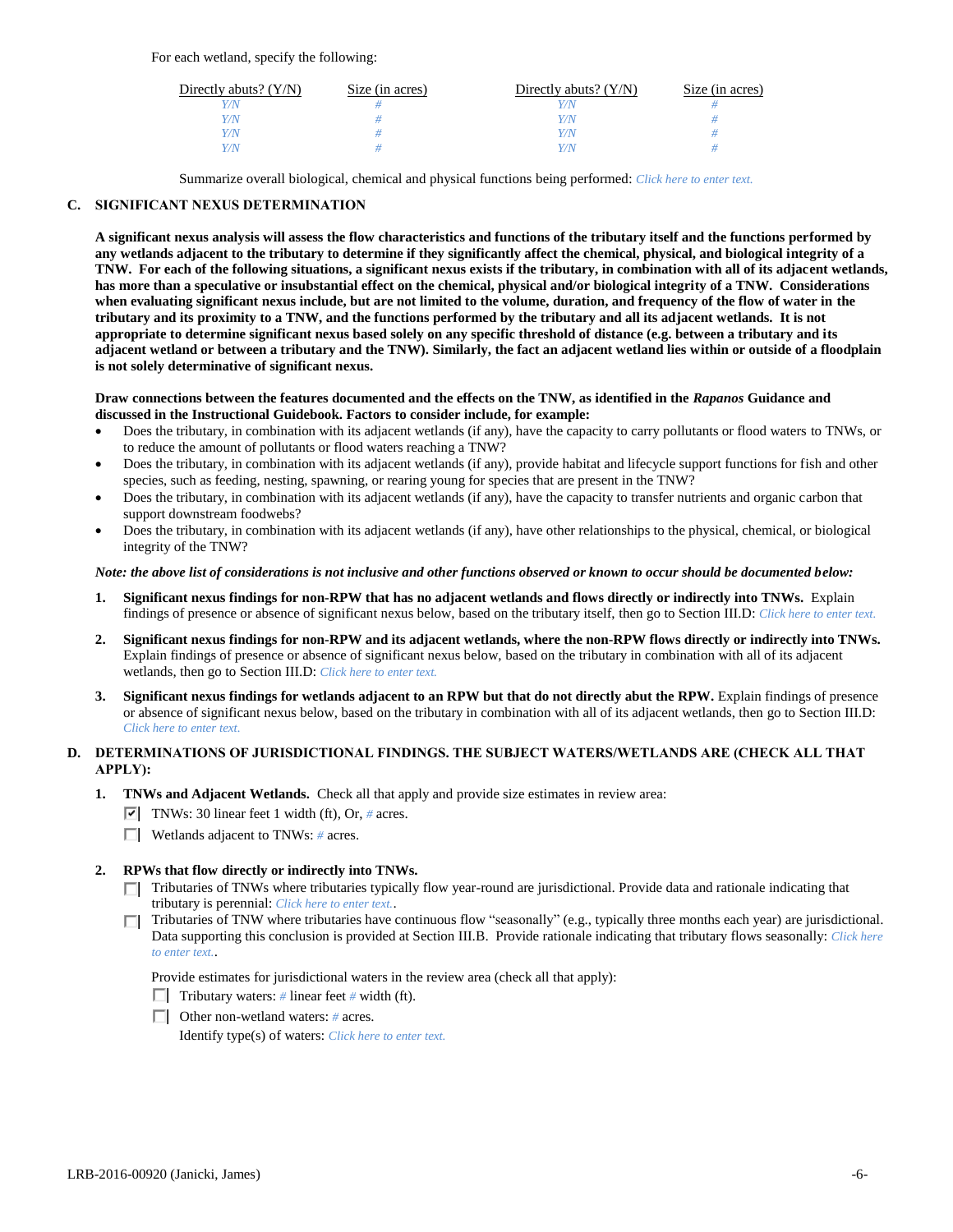### **3. Non-RPWs<sup>8</sup> that flow directly or indirectly into TNWs.**

 $\Box$  Waterbody that is not a TNW or an RPW, but flows directly or indirectly into a TNW, and it has a significant nexus with a TNW is jurisdictional. Data supporting this conclusion is provided at Section III.C.

Provide estimates for jurisdictional waters within the review area (check all that apply):

- **Tributary waters:**  $\#$  linear feet  $\#$  width (ft).
- Other non-wetland waters: *#* acres.
	- Identify type(s) of waters: *Click here to enter text.*

### **4. Wetlands directly abutting an RPW that flow directly or indirectly into TNWs.**

- $\Box$  Wetlands directly abut RPW and thus are jurisdictional as adjacent wetlands.
	- $\Box$  Wetlands directly abutting an RPW where tributaries typically flow year-round. Provide data and rationale indicating that tributary is perennial in Section III.D.2, above. Provide rationale indicating that wetland is directly abutting an RPW: *Click here to enter text.*
	- Wetlands directly abutting an RPW where tributaries typically flow "seasonally." Provide data indicating that ПL. tributary is seasonal in Section III.B and rationale in Section III.D.2, above. Provide rationale indicating that wetland is directly abutting an RPW: *Click here to enter text.*

Provide acreage estimates for jurisdictional wetlands in the review area: *#* acres.

- **5. Wetlands adjacent to but not directly abutting an RPW that flow directly or indirectly into TNWs.**
	- $\Box$  Wetlands that do not directly abut an RPW, but when considered in combination with the tributary to which they are adjacent and with similarly situated adjacent wetlands, have a significant nexus with a TNW are jurisidictional. Data supporting this conclusion is provided at Section III.C.

Provide acreage estimates for jurisdictional wetlands in the review area: *#* acres.

- **6. Wetlands adjacent to non-RPWs that flow directly or indirectly into TNWs.** 
	- Wetlands adjacent to such waters, and have when considered in combination with the tributary to which they are adjacent п. and with similarly situated adjacent wetlands, have a significant nexus with a TNW are jurisdictional. Data supporting this conclusion is provided at Section III.C.

Provide estimates for jurisdictional wetlands in the review area: *#* acres.

**7. Impoundments of jurisdictional waters. 9**

As a general rule, the impoundment of a jurisdictional tributary remains jurisdictional.

- Demonstrate that impoundment was created from "waters of the U.S.," or
- Demonstrate that water meets the criteria for one of the categories presented above (1-6), or
- п Demonstrate that water is isolated with a nexus to commerce (see E below).
- **E. ISOLATED [INTERSTATE OR INTRA-STATE] WATERS, INCLUDING ISOLATED WETLANDS, THE USE, DEGRADATION OR DESTRUCTION OF WHICH COULD AFFECT INTERSTATE COMMERCE, INCLUDING ANY SUCH WATERS (CHECK ALL THAT APPLY):<sup>10</sup>**
	- $\Box$  which are or could be used by interstate or foreign travelers for recreational or other purposes.
	- $\Box$  from which fish or shellfish are or could be taken and sold in interstate or foreign commerce.
	- $\Box$  which are or could be used for industrial purposes by industries in interstate commerce.
	- Interstate isolated waters.Explain: *Click here to enter text.*
	- Other factors.Explain: *Click here to enter text.*

#### **Identify water body and summarize rationale supporting determination:** *Click here to enter text.*

Provide estimates for jurisdictional waters in the review area (check all that apply):

- Tributary waters:  $\#$  linear feet  $\#$  width (ft).
- Other non-wetland waters: *#* acres.

Identify type(s) of waters: *Click here to enter text.*

Wetlands: *#* acres.

<sup>8</sup>See Footnote # 3.

<sup>&</sup>lt;sup>9</sup> To complete the analysis refer to the key in Section III.D.6 of the Instructional Guidebook.

<sup>&</sup>lt;sup>10</sup> Prior to asserting or declining CWA jurisdiction based solely on this category, Corps Districts will elevate the action to Corps and EPA HQ for review consistent with the process described in the Corps/EPA *Memorandum Regarding CWA Act Jurisdiction Following Rapanos.*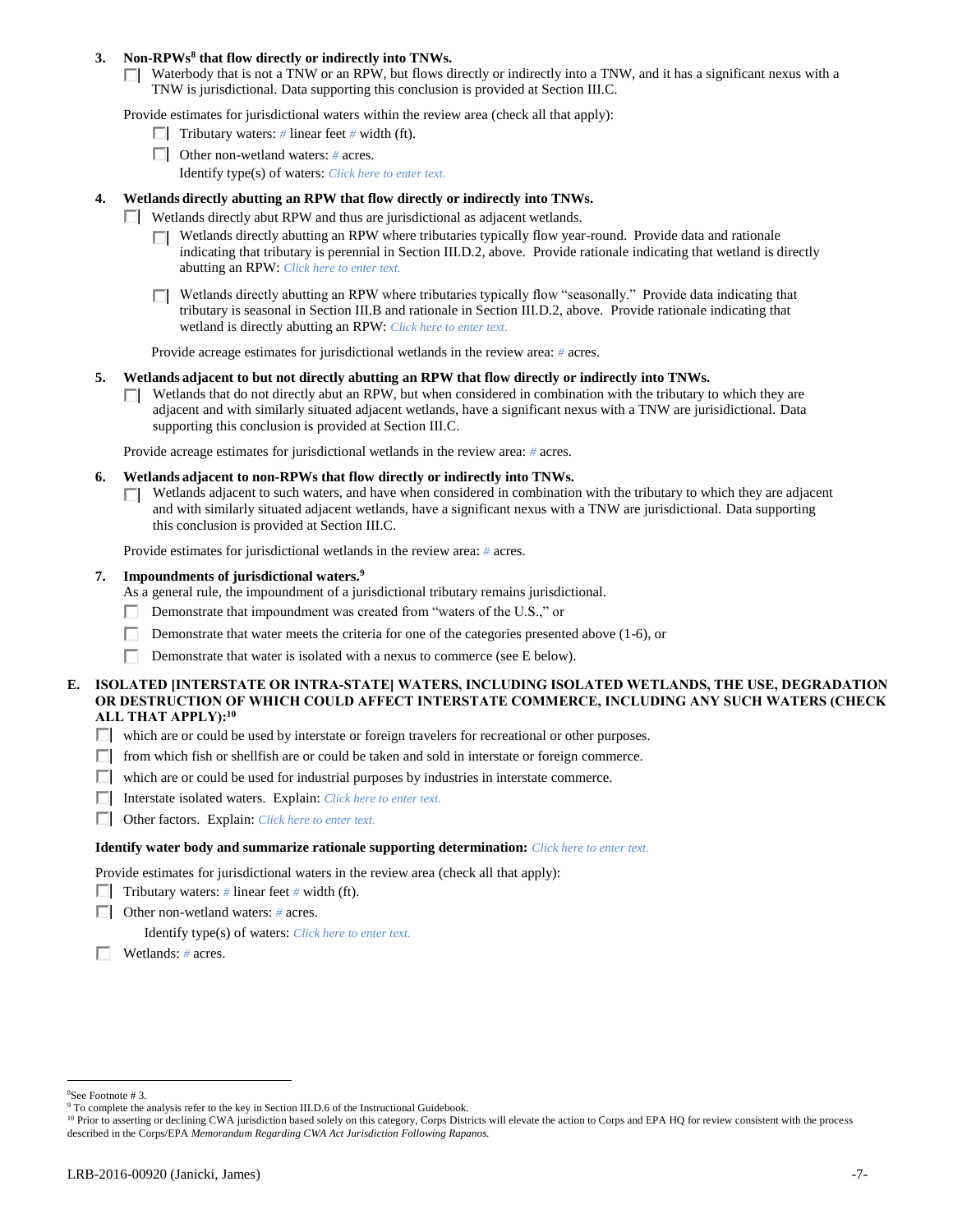| F. |                                                                                                                  | NON-JURISDICTIONAL WATERS, INCLUDING WETLANDS (CHECK ALL THAT APPLY):                                                                                                                                                                                                                                                                                                                                                                                                     |  |  |  |
|----|------------------------------------------------------------------------------------------------------------------|---------------------------------------------------------------------------------------------------------------------------------------------------------------------------------------------------------------------------------------------------------------------------------------------------------------------------------------------------------------------------------------------------------------------------------------------------------------------------|--|--|--|
|    | Π                                                                                                                | If potential wetlands were assessed within the review area, these areas did not meet the criteria in the 1987 Corps of Engineers<br>Wetland Delineation Manual and/or appropriate Regional Supplements.<br>Review area included isolated waters with no substantial nexus to interstate (or foreign) commerce.<br>Prior to the Jan 2001 Supreme Court decision in "SWANCC," the review area would have been regulated based solely on the<br>"Migratory Bird Rule" (MBR). |  |  |  |
|    | □                                                                                                                | Waters do not meet the "Significant Nexus" standard, where such a finding is required for jurisdiction. Explain: Click here to enter text.                                                                                                                                                                                                                                                                                                                                |  |  |  |
|    | п                                                                                                                | Other: (explain, if not covered above): Click here to enter text.                                                                                                                                                                                                                                                                                                                                                                                                         |  |  |  |
|    |                                                                                                                  |                                                                                                                                                                                                                                                                                                                                                                                                                                                                           |  |  |  |
|    |                                                                                                                  | Provide acreage estimates for non-jurisdictional waters in the review area, where the sole potential basis of jurisdiction is the MBR factors<br>(i.e., presence of migratory birds, presence of endangered species, use of water for irrigated agriculture), using best professional judgment<br>(check all that apply):<br>Non-wetland waters (i.e., rivers, streams): # linear feet # width (ft).                                                                      |  |  |  |
|    |                                                                                                                  | Lakes/ponds: $# \, \text{acres.}$                                                                                                                                                                                                                                                                                                                                                                                                                                         |  |  |  |
|    |                                                                                                                  |                                                                                                                                                                                                                                                                                                                                                                                                                                                                           |  |  |  |
|    | Other non-wetland waters: # acres. List type of aquatic resource: Click here to enter text<br>Wetlands: # acres. |                                                                                                                                                                                                                                                                                                                                                                                                                                                                           |  |  |  |
|    |                                                                                                                  |                                                                                                                                                                                                                                                                                                                                                                                                                                                                           |  |  |  |
|    |                                                                                                                  | Provide acreage estimates for non-jurisdictional waters in the review area that do not meet the "Significant Nexus" standard, where such a<br>finding is required for jurisdiction (check all that apply):<br>Non-wetland waters (i.e., rivers, streams): $\#$ linear feet $\#$ width (ft).                                                                                                                                                                               |  |  |  |
|    |                                                                                                                  | Lakes/ponds: $# \, \text{acres.}$                                                                                                                                                                                                                                                                                                                                                                                                                                         |  |  |  |
|    |                                                                                                                  | Other non-wetland waters: # acres. List type of aquatic resource: Click here to enter text                                                                                                                                                                                                                                                                                                                                                                                |  |  |  |
|    |                                                                                                                  | Wetlands: # acres.                                                                                                                                                                                                                                                                                                                                                                                                                                                        |  |  |  |
|    |                                                                                                                  | <b>SECTION IV: DATA SOURCES.</b>                                                                                                                                                                                                                                                                                                                                                                                                                                          |  |  |  |
|    | ▿                                                                                                                | A. SUPPORTING DATA. Data reviewed for JD (check all that apply - checked items shall be included in case file and, where checked and<br>requested, appropriately reference sources below):<br>Maps, plans, plots or plat submitted by or on behalf of the applicant/consultant: Included with permit affirmation                                                                                                                                                          |  |  |  |
|    | п                                                                                                                | Data sheets prepared/submitted by or on behalf of the applicant/consultant.                                                                                                                                                                                                                                                                                                                                                                                               |  |  |  |
|    |                                                                                                                  | Office concurs with data sheets/delineation report.                                                                                                                                                                                                                                                                                                                                                                                                                       |  |  |  |
|    |                                                                                                                  | Office does not concur with data sheets/delineation report.                                                                                                                                                                                                                                                                                                                                                                                                               |  |  |  |
|    | ш                                                                                                                | Data sheets prepared by the Corps: Click here to enter text.                                                                                                                                                                                                                                                                                                                                                                                                              |  |  |  |
|    | п                                                                                                                | Corps navigable waters' study: Click here to enter text.                                                                                                                                                                                                                                                                                                                                                                                                                  |  |  |  |
|    | ⊽                                                                                                                | U.S. Geological Survey Hydrologic Atlas: Click here to enter text.                                                                                                                                                                                                                                                                                                                                                                                                        |  |  |  |
|    |                                                                                                                  | USGS NHD data.<br>ल।                                                                                                                                                                                                                                                                                                                                                                                                                                                      |  |  |  |
|    |                                                                                                                  | $\Box$ USGS 8 and 12 digit HUC maps.                                                                                                                                                                                                                                                                                                                                                                                                                                      |  |  |  |
|    |                                                                                                                  | U.S. Geological Survey map(s). Cite scale & quad name: Click here to enter text.                                                                                                                                                                                                                                                                                                                                                                                          |  |  |  |
|    | п                                                                                                                | USDA Natural Resources Conservation Service Soil Survey. Citation: Click here to enter text.                                                                                                                                                                                                                                                                                                                                                                              |  |  |  |
|    | ⊽                                                                                                                | National wetlands inventory map(s). Cite name: USFWS Wetlands Online Mapper http://wetlandsfws.er.usgs.gov/wtlnds/launch.html                                                                                                                                                                                                                                                                                                                                             |  |  |  |
|    | п                                                                                                                | State/Local wetland inventory map(s): Click here to enter text.                                                                                                                                                                                                                                                                                                                                                                                                           |  |  |  |
|    | п                                                                                                                | FEMA/FIRM maps: Click here to enter text.                                                                                                                                                                                                                                                                                                                                                                                                                                 |  |  |  |
|    |                                                                                                                  | 100-year Floodplain Elevation is: Click here to enter text. (National Geodectic Vertical Datum of 1929)<br>Photographs: $\boxed{\triangledown}$ Aerial (Name & Date): Google Eath                                                                                                                                                                                                                                                                                         |  |  |  |
|    | ⊽                                                                                                                | or $\Box$ Other (Name & Date): Click here to enter text.                                                                                                                                                                                                                                                                                                                                                                                                                  |  |  |  |
|    | п                                                                                                                | Previous determination(s). File no. and date of response letter: Click here to enter text.                                                                                                                                                                                                                                                                                                                                                                                |  |  |  |
|    | п                                                                                                                | Applicable/supporting case law: Click here to enter text.                                                                                                                                                                                                                                                                                                                                                                                                                 |  |  |  |
|    | п                                                                                                                |                                                                                                                                                                                                                                                                                                                                                                                                                                                                           |  |  |  |
|    | п                                                                                                                | Applicable/supporting scientific literature: Click here to enter text.<br>Other information (please specify):                                                                                                                                                                                                                                                                                                                                                             |  |  |  |
|    | ⊽                                                                                                                | DeLorme New York Atlas and Gazetteer                                                                                                                                                                                                                                                                                                                                                                                                                                      |  |  |  |
|    |                                                                                                                  | http://www.dec.ny.gov/outdoor/25579.html                                                                                                                                                                                                                                                                                                                                                                                                                                  |  |  |  |
|    |                                                                                                                  | http://www.honeoyelakerentals.com/                                                                                                                                                                                                                                                                                                                                                                                                                                        |  |  |  |
|    |                                                                                                                  | http://www.tridentmarina.com/<br>http://www.boneovalakechamber.org/History.html                                                                                                                                                                                                                                                                                                                                                                                           |  |  |  |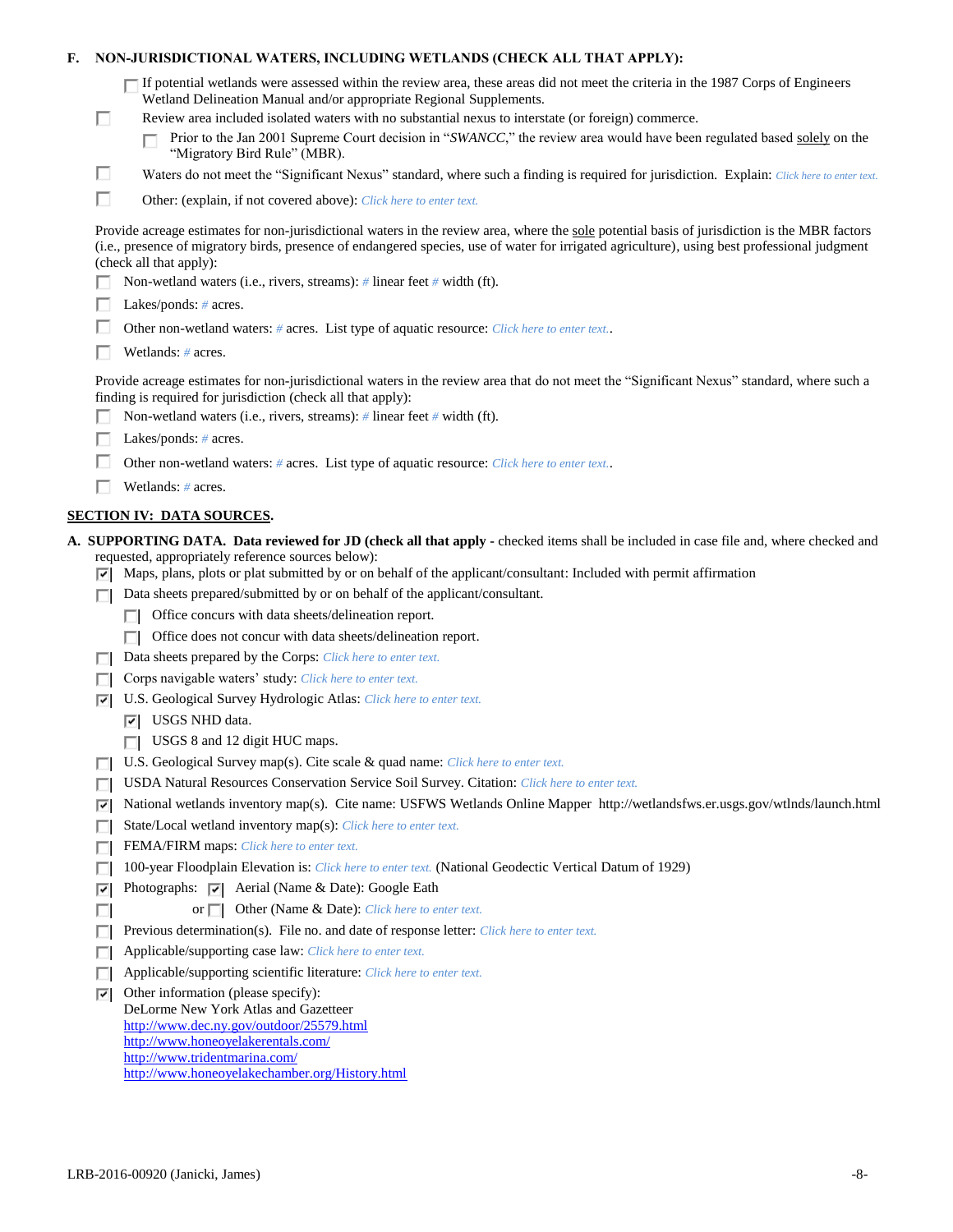# **B. ADDITIONAL COMMENTS TO SUPPORT JD:** *Click here to enter text.*